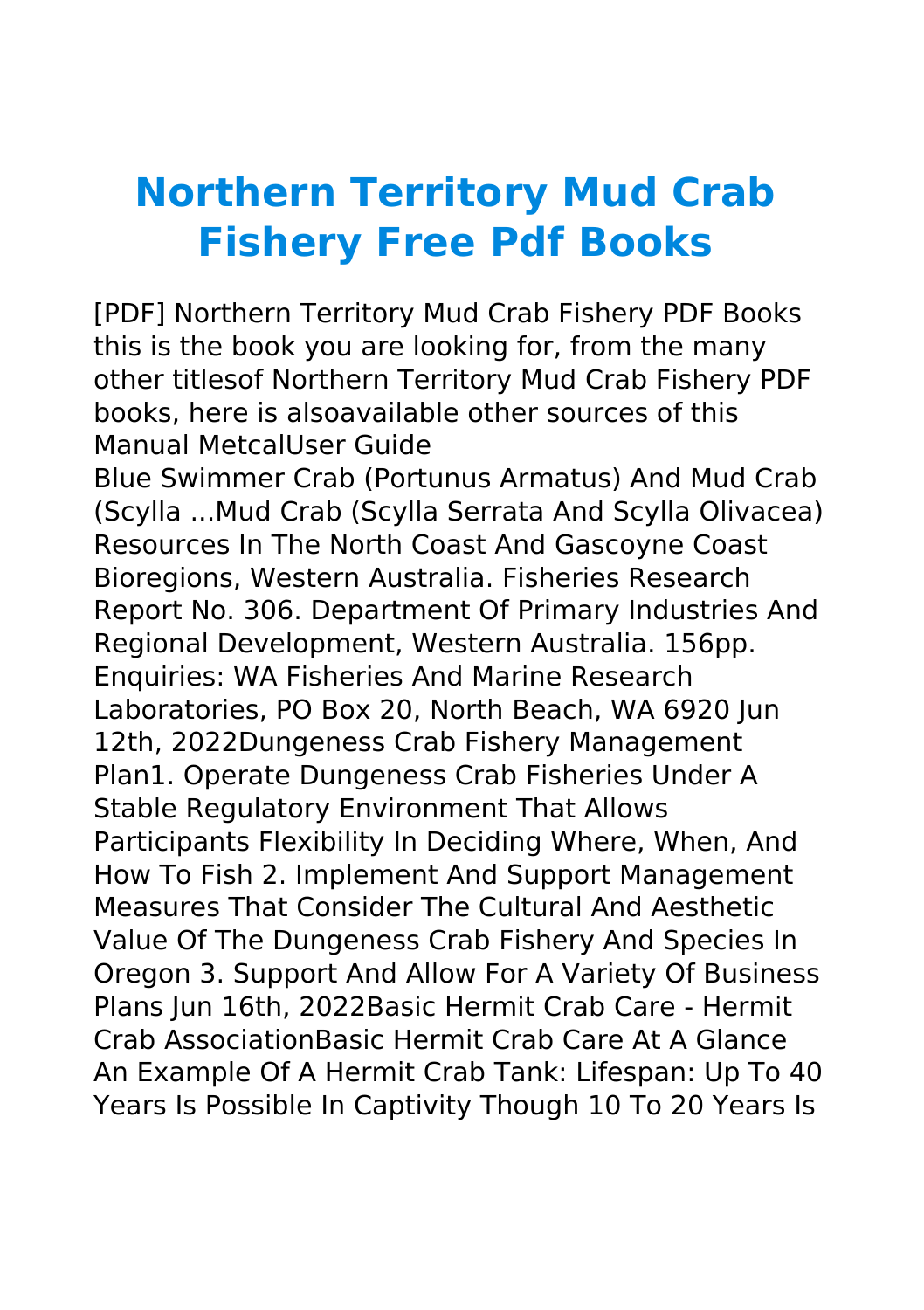More Common. In The Wild, 50 To 70 Years Has Been Reported. Size: Young Jun 2th, 2022. HERMIT CRAB PARADISE LAND HERMIT CRAB CARE SHEETOwners. If You Have Hermit Crabs Already, Please Visit Hermit Crab Paradise's 'Crab Care' Section For More Thorough Explanations Of Land Hermit Crab Care. If Well Cared For, Hermit Crabs Can Live For Over 34 Years In Captivity, As Demonstrated By Carol Ormes In The USA. Like Humans, May 20th, 2022Pen Culture Of The Mud Crab Scylla Serrata In Mtwapa ...Sanguinolentus, Charybdis Feriata And Scylla Serrata. However, The Most Commonly Cultured Species Is Scylla Serrata Due To Its Preference For Estuarine Habitats, Less Aggressive Behaviour And Higher Value (Cowan, 1984). Scylla Serrata Is Successfully Cultivated In Many Southeast Asian Countries And Australia And Fetches A High Price In

Apr 22th, 2022Fisheries Fact Sheet - Mud Crab - Fish.wa.gov.auPage 3 Of 4 Lifecycle 1. Zoea: A Mud Crab Begins Life As A Larva Called A 'zoea', Which Hatches From An Egg. It Is About Feb 9th, 2022. Mud Crab Aquaculture - Food And Agriculture OrganizationFurther Reading 42 Part 7 – Nursery Operations 43 7.1 Wild Versus Hatchery-sourced

8 – Grow-out Design Options And Co Jan 11th,

Crablets 43 7.2 Environmental Parameters For Nursery Culture 44 7.3 Feed 44 7.4 Harvest Of Crablets 44 7.5 Transportation Of Crablets 44 Further Reading 45 Part

2022How Long To Cook Mud CrabHow-long-to-cook-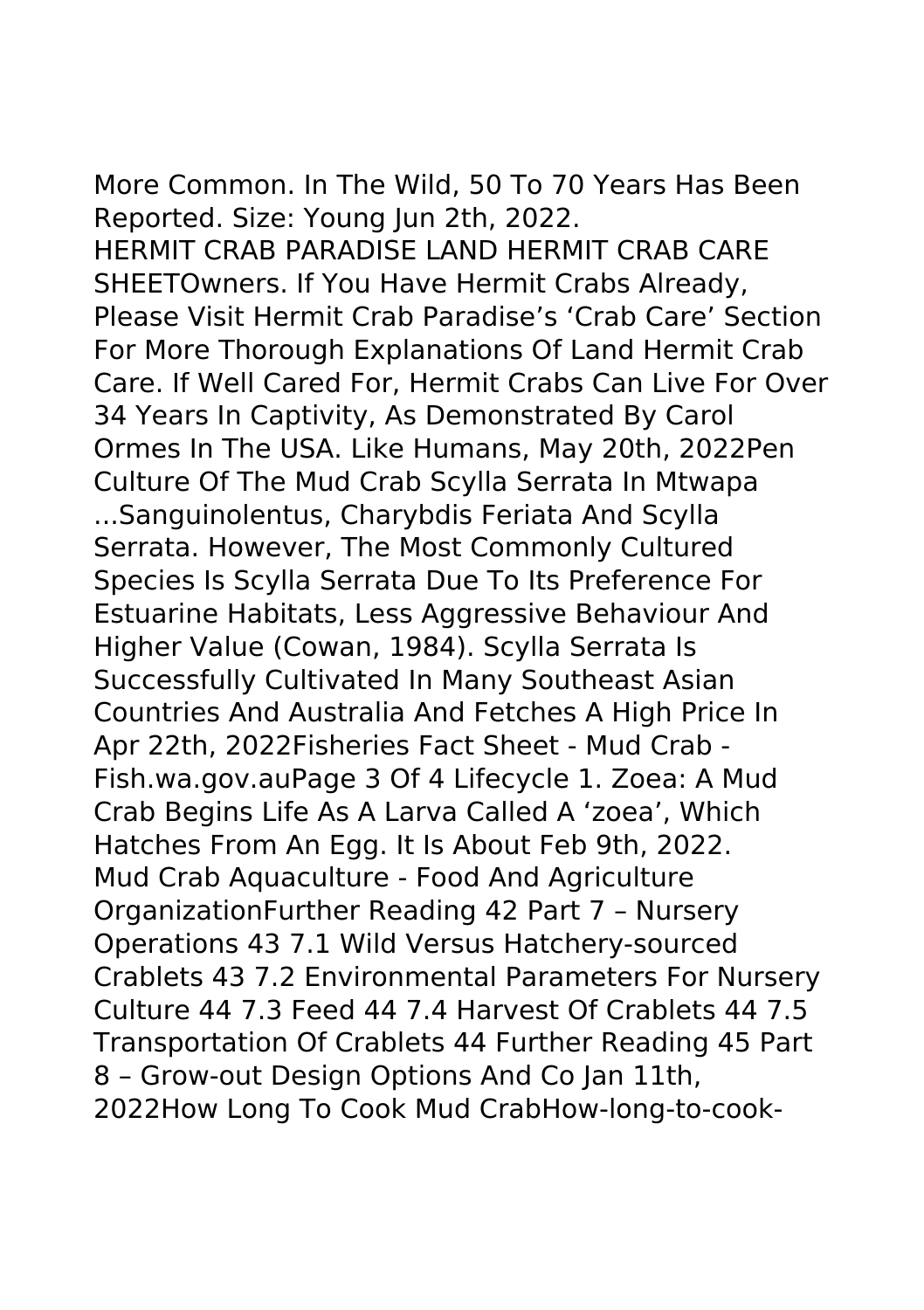## mud-crab 1/3 Downloaded From

Getsettogo.mind.org.uk On December 20, 2021 By Guest Kindle File Format How Long To Cook Mud Crab This Is Likewise One Of The Factors By Obtaining The So Jun 2th, 2022Hi,\$this\$is\$Brett,\$the\$author\$of\$ - Mud Run Guide | Mud ...Contents Part I: Overview 5 Introduction 7 How Did I Get Here? 10 About The Book 13 The Muscles Behind The Movements 16 Frequently Asked Questions 20 Balanced Nutrition 25 Before You Begin 29 How To Use This Book 33 "power 4" Test 36 Part Ii: The Prog Ram 45 7 Weeks To Getting Ripped Program 46 Level I 48 Level Ii 53 P May 22th, 2022. SAMPLE - Mud Run Guide | Mud Run, OCR, Obstacle Course ...Approved Sandbag Usage This Book Took Over 12 Months Of Research, Interviews, Hands-on Race Planning & Setup, Testing Multiple Di"erent Training Protocols And Exercises And Quite A Few Obstacle Races & Mud Runs. I Truly Hope You Like The Behind-the-scenes Info, Exercises And Training Programs, Please Feel Free Mar 25th, 2022ADDENDUM #1 MUD LAKE WMA SHOP NEAR MUD LAKE …Ae Metalux - Vhbled Ld1 9 W Unv El20w Rm Cd1 U Hbayc Chain Set B Metalux - 4 Wsnled Ld4 32sl F Unv L84. Cd1u C Metalux - 4 Snled Ld4-23sl Lw Unv L840 Cd1u D Metalux - 4 Swled 40sl Lw Unv L840 Cd1u De Metalux - 4 Swled 40sl Lw Unv L17w L Apr 14th, 2022Prairie Creek, Mud Creek, West Mud Creek, And Neches River ...The Meeting Will Be Held At The Tyler Convention And Visitors Bureau Located At 315 N.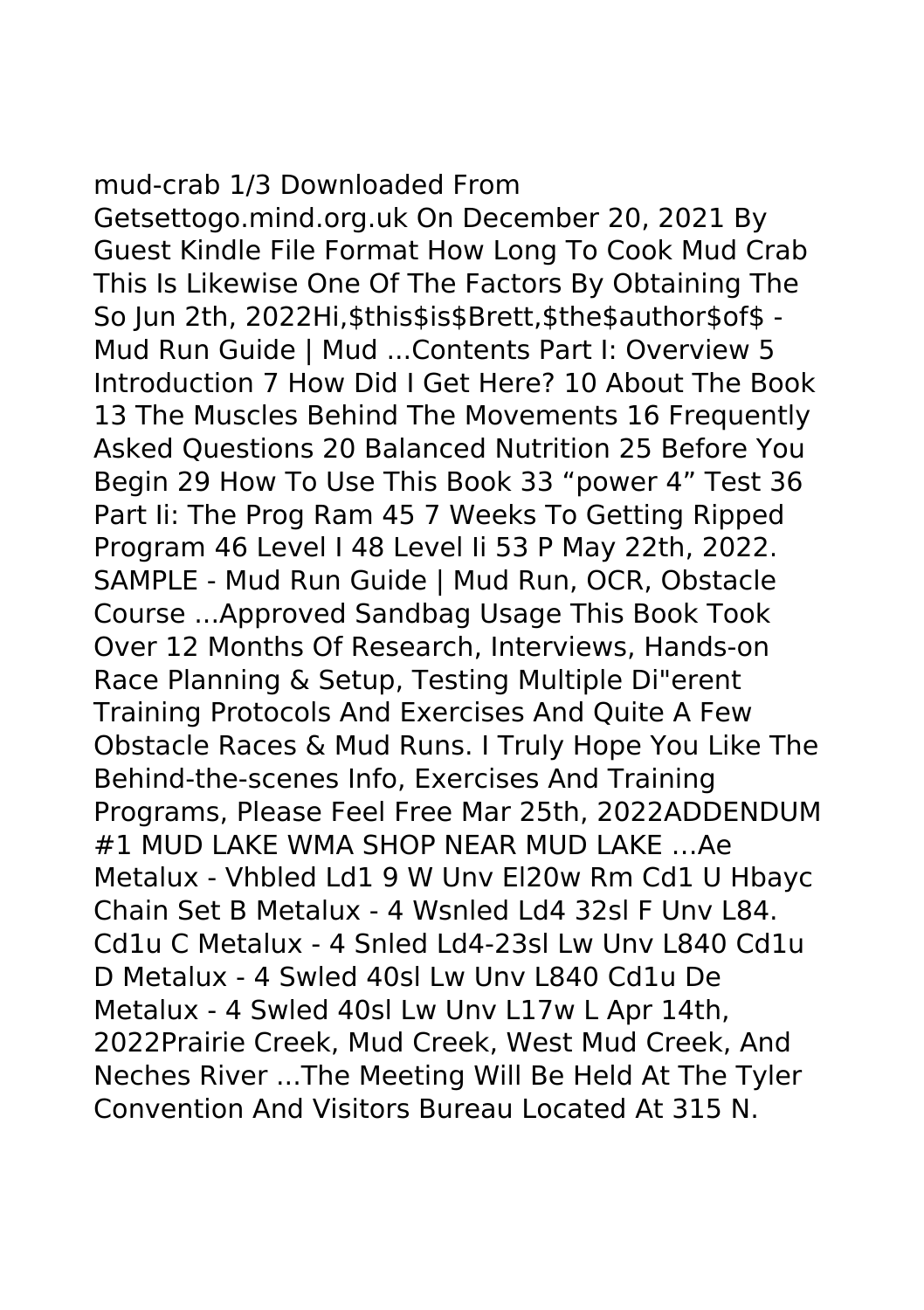Broadway Ave In Tyler. Sign-in Will Begin At 5:45pm And The Meeting Will Start At 6:00pm. Prairie Creek, Mud Creek, West Mud Creek, And Nech May 8th, 2022. The Territory Of The People Territory UlletinFeb 17 Family Day Sep 7 Labour Day Mar 9 Commonwealth Day Oct 12 Thanksgiving Day Mar 17 St. Patrick's Day Oct 31 Hallowe'en Apr 10 Good Friday Nov 11 Remembrance Day Apr 12 Easter Sunday Dec 24 Christmas Eve Apr 13 Easter Monday Dec 25 Christmas Day May 10 Feb 16th, 2022IN THIS ISSUE - MSU Northern - MSU Northern | MSU Northern"Suddenly, Seymour." This Weekend Is Your Last Chance To See This Show! The Remaining Shows Are At 8 P.m. On Nov 8-9 Tickets Are \$15/adults, \$10 For Students And Seniors, And MSUN Students Free With School I.D. The Cast Includes: Mary Kaercher As Ronette, Denae Ellis As Chiffon, Crysta Robinson As Crystal, Will Cochran As Seymour, Apr 7th, 2022NORTHERN TERRITORY ARTISTS 2021 EXPRESSIONS OF INTERESTMajor Capital City Festivals To Formally Invite Expressions Of Interest From Local Artists And We Are Passionate About Showcasing The Diversity Of Talent That Exists In The Territory. Since 2009, We Have Used This Process To Connect With Local Artists, Companies And Arts Workers Who Have Ideas, Works In Progress Or Presentation-ready Works. Feb 2th, 2022. Tomorrow's Fishing Starts TODAY - Northern TerritoryTomorrow's Fishing TODAY NORTHERN

TERRITORY Recreational Fishing Controls Starts A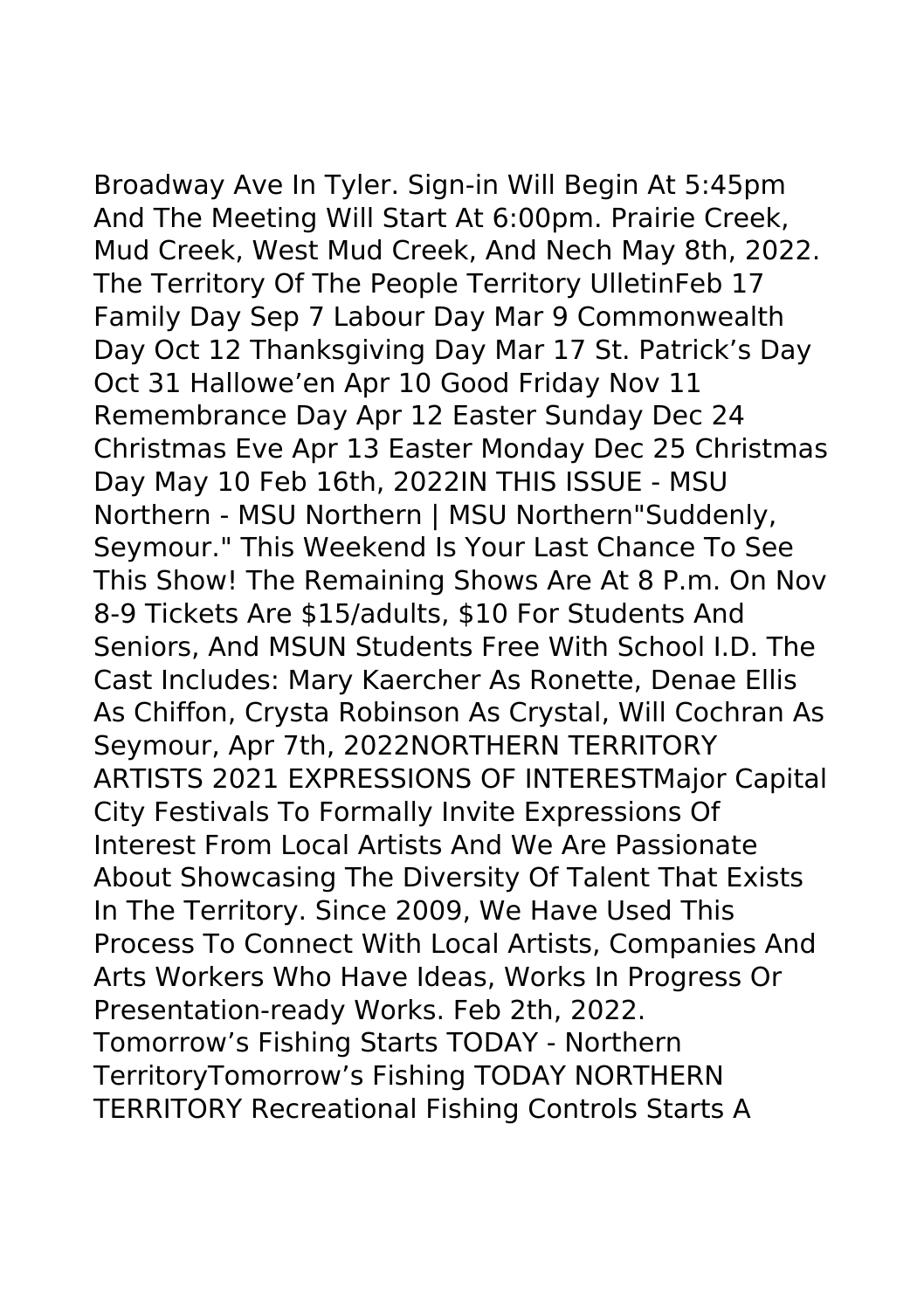Handy Reference To The Regulations For Recreational Fishing In The NorthernTerritory NOW YOR IITS. The NT Fishing Mate Is An Official NT Government App To Make Life Simpler For Anglers By Offering A Quick Apr 4th, 2022Northern Territory Branch 2012-2013Councillor Veronica Birrell, Victoria Daly Shire. Kerry Moir - Formerly Alderman Darwin City Council And President LGANT. ... Experienced The 'glass Ceiling' That So Many Of My Female Counterparts Have. I Am ... Prevention Bodies Are Looking At Local Networks Of A Few Hundred Households For Communication May 5th, 2022Northern Territory Mineral Titles RegulationMineral Titles Act Was To Introduce A Mineral Titles Regime That Encourages Active Exploration, Turn Over Of Land And The Active Development Of Known Mineral Deposits In The Northern Territory, With A View To Further St Feb 9th, 2022.

Northern Territory Of Australia - NT GovernmentNov 25, 2020 · CPCCBC4002A Manage Occupational Health And Safety In The Building And Construction Workplace . CPCCBC4003A Select And Prepare A Construction Contract . CPCCBC4004A Identify And Produce Estimated Costs For Building And Construction Projects . Northern Territo Jan 19th, 2022Mangroves In The Northern TerritoryNorthern Territory Mangrove Education Kit 3 Harsh Conditions The Coastal Environment Provides Challenges Which Many Plants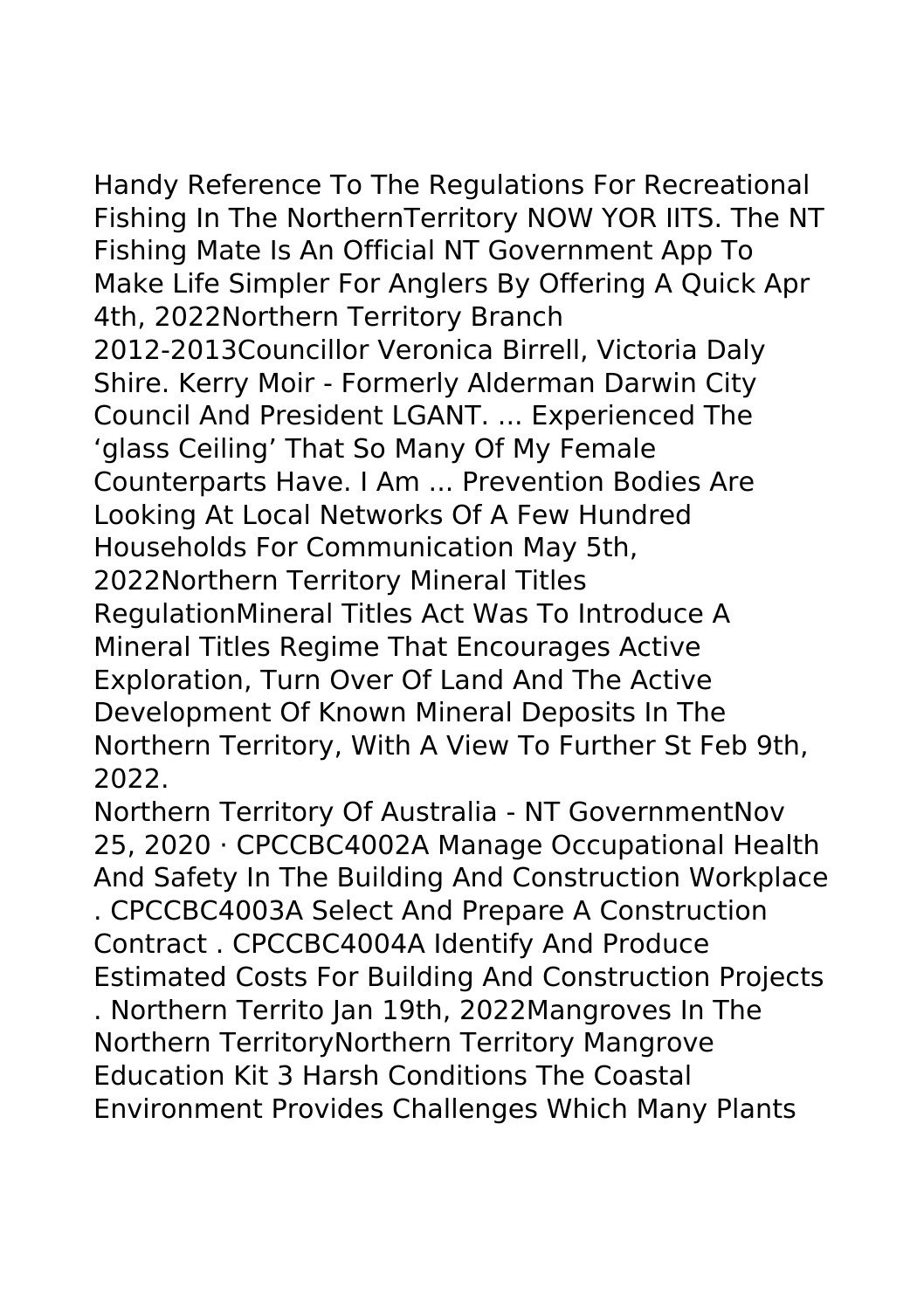Would Be Unable To Cope With. Mangrove Plants Demonstrate A Wide Range Of Adaptations Which Enable Them Apr 23th, 2022Northern Territory Land Suitability GuidelinesIdentification And Extent Of Unconstrained' ' And 'constrained' Land. For The Purposeof The S ... Unzoned Land) Must Include A Land Suitability Assessment To Demonstrate That The Proposal Is Consistent With These Guidelines. The Development Feb 20th, 2022.

Northern Territory Arts And Culture Grants Program ...Will Underpin The Economic Recovery Of The Territory, Achieved Through Providing Opportunities To Grow The Creative And Cultural Economy, Encourage Artistic Excellence And Ach Feb 24th, 2022Northern Territory Health Aboriginal Cultural Security ...Culture The Practices And Beliefs Owned By A Community Or People Or Group. It Provides Distinct Identity Such As Language And Dialect, Gestures, Customs And Traditions That Define Values And Organise Social I Jan 9th, 2022Northern Territory Health Aboriginal Cultural Security PolicyNorthern Territory's (NT) Population And Make Up The Majority Of The NT's Public Hospital Health Consumers. Culture Is Central To How Aboriginal People View Individual, Family And Community Health And Wellbeing. Culture Can Influence Decisions About When And Why Aboriginal People Seek Feb 3th, 2022.

ABORIGINES OF THE NORTHERN TERRITORY COMMUNITYWay Of Life To The Competitive Nature Of